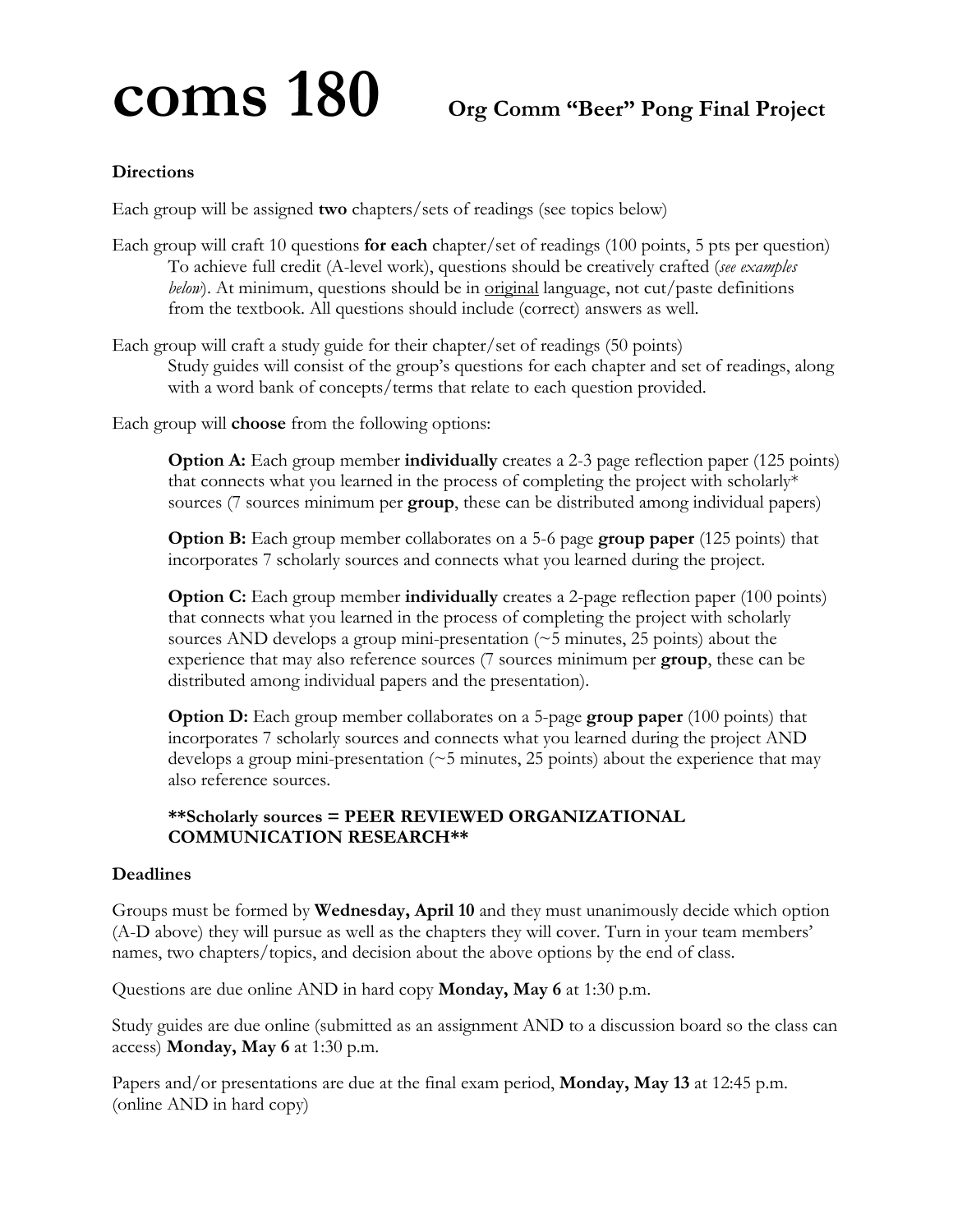# **coms 180 Org Comm "Beer" Pong Final Project**

### **Participation**

All class members are eligible to participate in the game itself (played during the final exam period), even if they complete a different final project. However, they may be asked to participate on a separate team. Likewise, teams for game day may differ from question-writing teams, depending on the rules we agree upon for play. **The winning team will receive an awesome prize.** 

#### **Grading/Evaluation**

- Questions will be evaluated on factual accuracy, creativity (great applications/unique scenarios), answerability (one correct answer), insightfulness of topic (not the most obvious topics), and writing style/originality (not cut/paste definitions from the textbook).
- Papers will be evaluated based upon the degree to which they demonstrate mastery of the course objectives (listed on page 1 of the syllabus), in addition to meeting minimum requirements (7 scholarly org comm sources, formatting as listed in the syllabus, page length). See page 7 of the syllabus for description of grading standards.

#### **Sample questions**

#### **C-level, basic question, easy difficulty level**

**Question:** Equating personality, charm, and charisma with leadership ability connects best to this theory of leadership.

**Answer:** What is the "Traits Approach"?

#### **B-level question, creative, application-based, more challenging**

**Question:** You're leading a department in a communication firm and take on a new person to mentor. Soon, you realize that the person is very similar to you in terms of gender, life experience, goals, and temperament. Without realizing, you've participated in what phenomenon? (Gender chapter)

**Answer:** What is Homosocial Reproduction?

#### **A-level questions—creative, application-based, difficult**

**Question:** "You're either with us or against us" demonstrates what type of communicative power? (Power chapter)

**Answer:** What is Discursive Closure?

**Question:** If your organization has to let some people go before the holidays, and you work hard to get the remaining employees to see that the lay-offs were necessary and acceptable, you have successfully engaged in this activity. (Leadership Chapter)

**Answer:** What is framing?